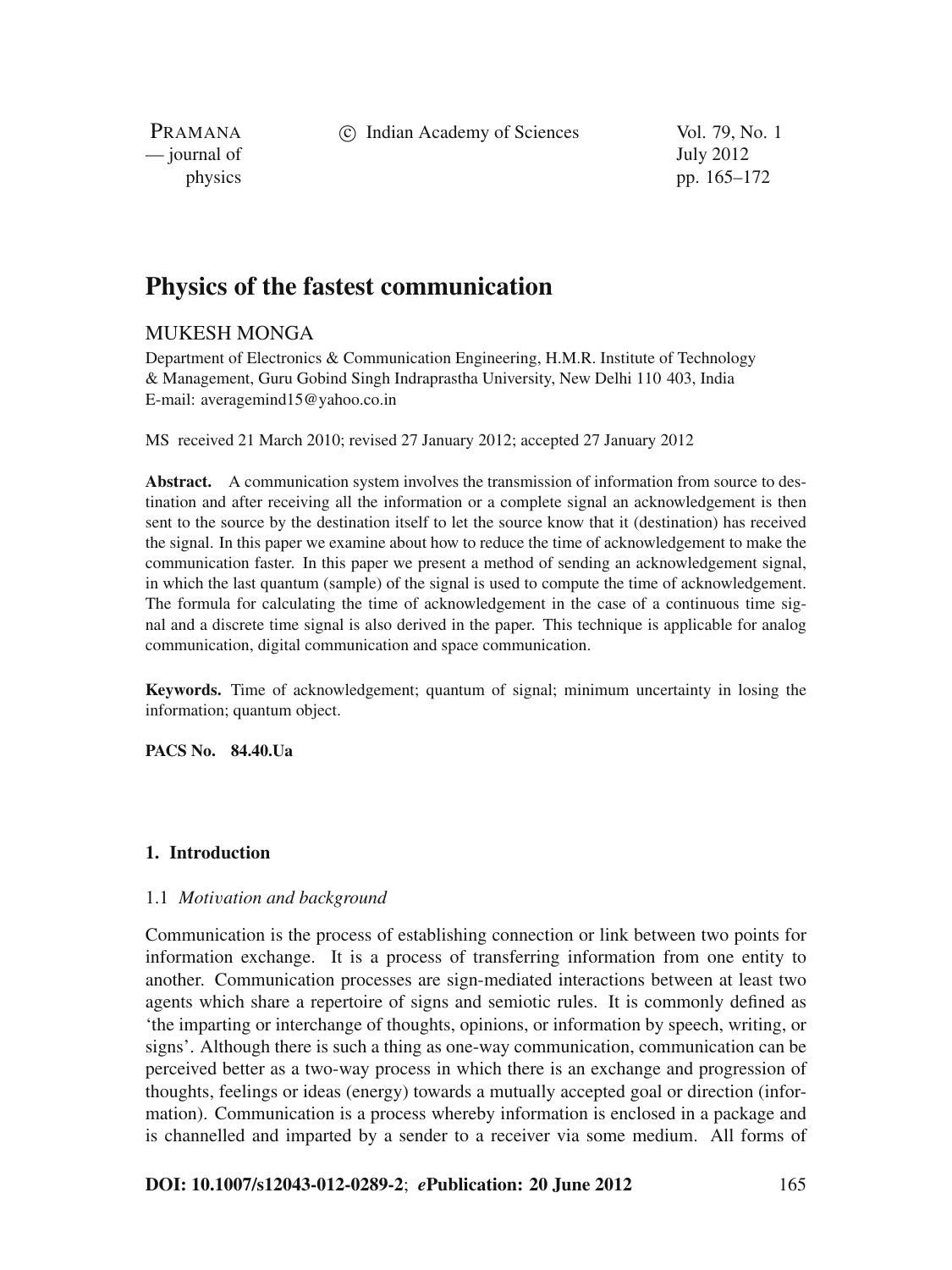#### *Mukesh Monga*

communication require a sender, a message, and a receiver. Communication requires that all parties have an area of communicative commonality.

In the first information communication revolution, the first written communication began with pictographs. These writings were made on stone, which were too heavy to transfer. During this era, written communication was not mobile, but nonetheless existed. In the second information communication revolution, writing began to appear on paper, papyrus, clay, wax, etc. Common alphabets were introduced, allowing the uniformity of language across large distances. Much later, printing press was invented by Gutenberg. Gutenberg created the printing press in the 15th century. In the third information communication revolution, information can now be transferred via controlled waves and electronic signals. Acknowledgement is an integral part of a successful communication [1]. An acknowledgement is a signal passed between communication processes to signify acknowledgement, or receipt of response. In other words, an acknowledgement signal is a signal which informs the source that message has been received successfully by the receiver.

#### 1.2 *Background and related work*

Transmitted signals may be either continuous or pulse signals. Acknowledgements may be continuous or pulse signals. If pulse signalling is used, the signal may be repeated until it is acknowledged. When continuous signalling is used, signal is sent until the acknowledgement is received and the acknowledgement signal persists until the original has been removed. The present communication engineering involves the release of acknowledgement signal only when all the information sent by the source is received successfully by the receiver. That means a receiver is committed to send an acknowledgement signal to the source if and only if all the information is received by the receiver [2]. In other words, we can say that receiver will not send the acknowledgement signal to the source if some part of the signal that is information is yet to be received. In this paper we aim at optimizing the mechanism of acknowledgement. In our modified technique of acknowledgement, we have reduced the time of acknowledgement by sending the acknowledgement signal when only one quantum of signal is left.

#### **2. Preliminaries**

In the most fundamental sense, communication involves the transmission of information from one point to another through the succession of process which is shown in figure 1 [3].

Any process that generates successive messages can be considered as a source of information. A transducer is a device that converts one type of energy to another. The conversion can be to/from electrical, electro-mechanical, electromagnetic, photonic, and photovoltaic or any other form of energy. A transmitter is a device that transmits the signal to the receiver via a specified channel. A receiver is used to receive the signal, and the signal is further sent to the destination. Noise is anything that interferes with a message being transmitted from a sender to a receiver. It results from both internal and external factors.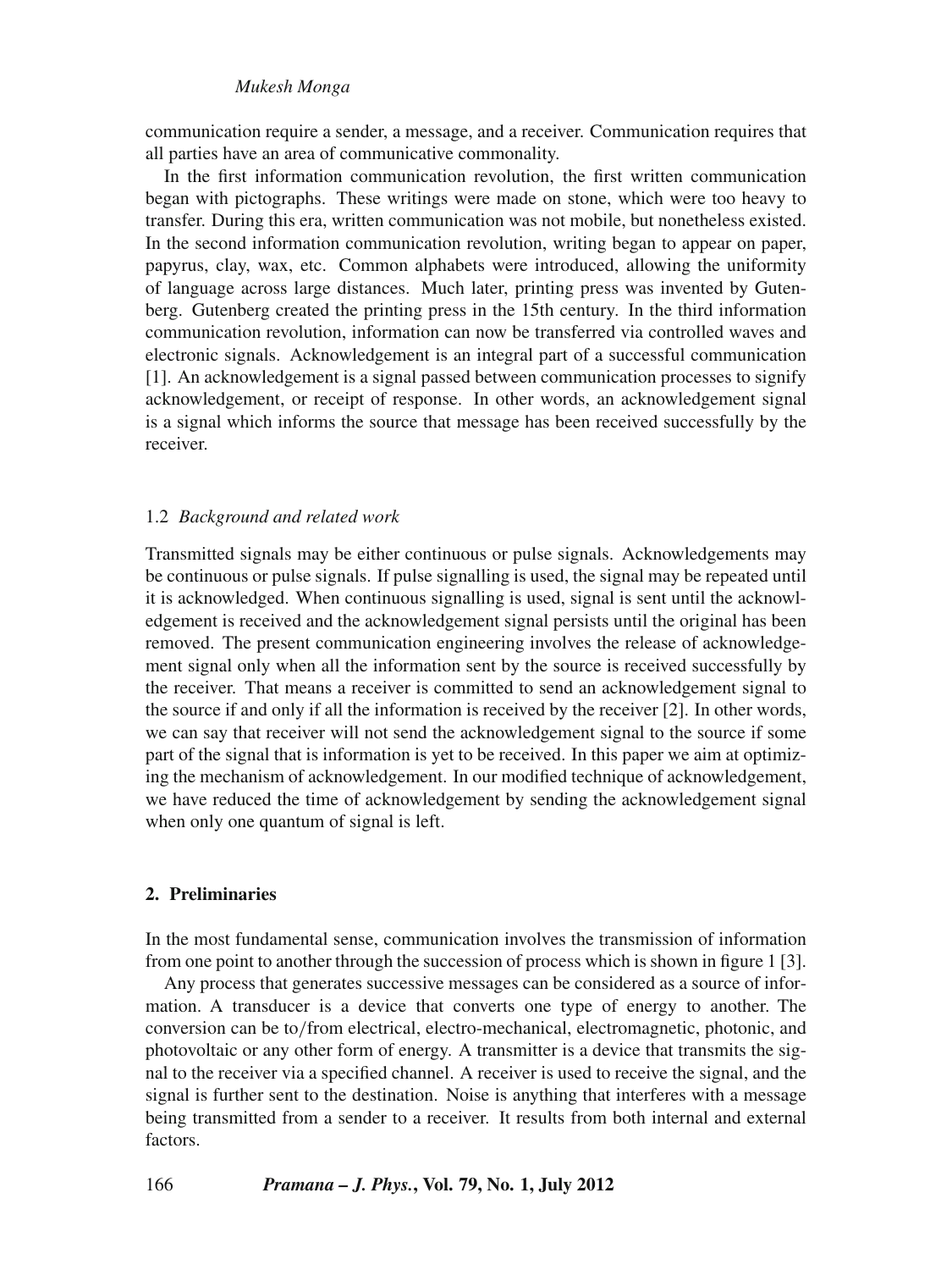*Physics of the fastest communication*



**Figure 1.** Basic communication system.

## 2.1 *Classification of signals*

2.1.1 *Analog signals.* Analog signals are continuous electrical signals that vary in time as shown in figure 2. Most of the time, the variations follow that of the non-electric (original) signal. Therefore, the two are analogous hence the name analog.

Not all analog signals vary as smoothly as the waveform shown in figure 4a. Analog signals represent some physical quantity and they are a 'MODEL' of the real quantity.

*Example.* Telephone voice signal is analog. The intensity of the voice causes electric current variations. At the receiving end, the signal is reproduced in the same proportion. Hence the electric current is a 'MODEL' but not one's voice since it is an electrical representation or analog of one's voice.

2.1.2 *Digital signals.* In computer architecture and other digital systems, a waveform that switches between two voltage levels representing the two states of a Boolean value (0 and 1) is referred to as a digital signal (figure 3), even though it is an analog voltage waveform, since it is interpreted in terms of only two levels. Digital signals are noncontinuous, they change in individual steps. They consist of pulses or digits with discrete levels or values. The value of each pulse is constant, but there is an abrupt change from one digit to the next. Digital signals have two amplitude levels called the nodes, the values of which are specified as one of the two possibilities such as 1 or 0, HIGH or LOW, TRUE or FALSE and so on. In reality, the values are anywhere within specific ranges and we define values within a given range.



**Figure 2.** Analog signal.

*Pramana – J. Phys.***, Vol. 79, No. 1, July 2012** 167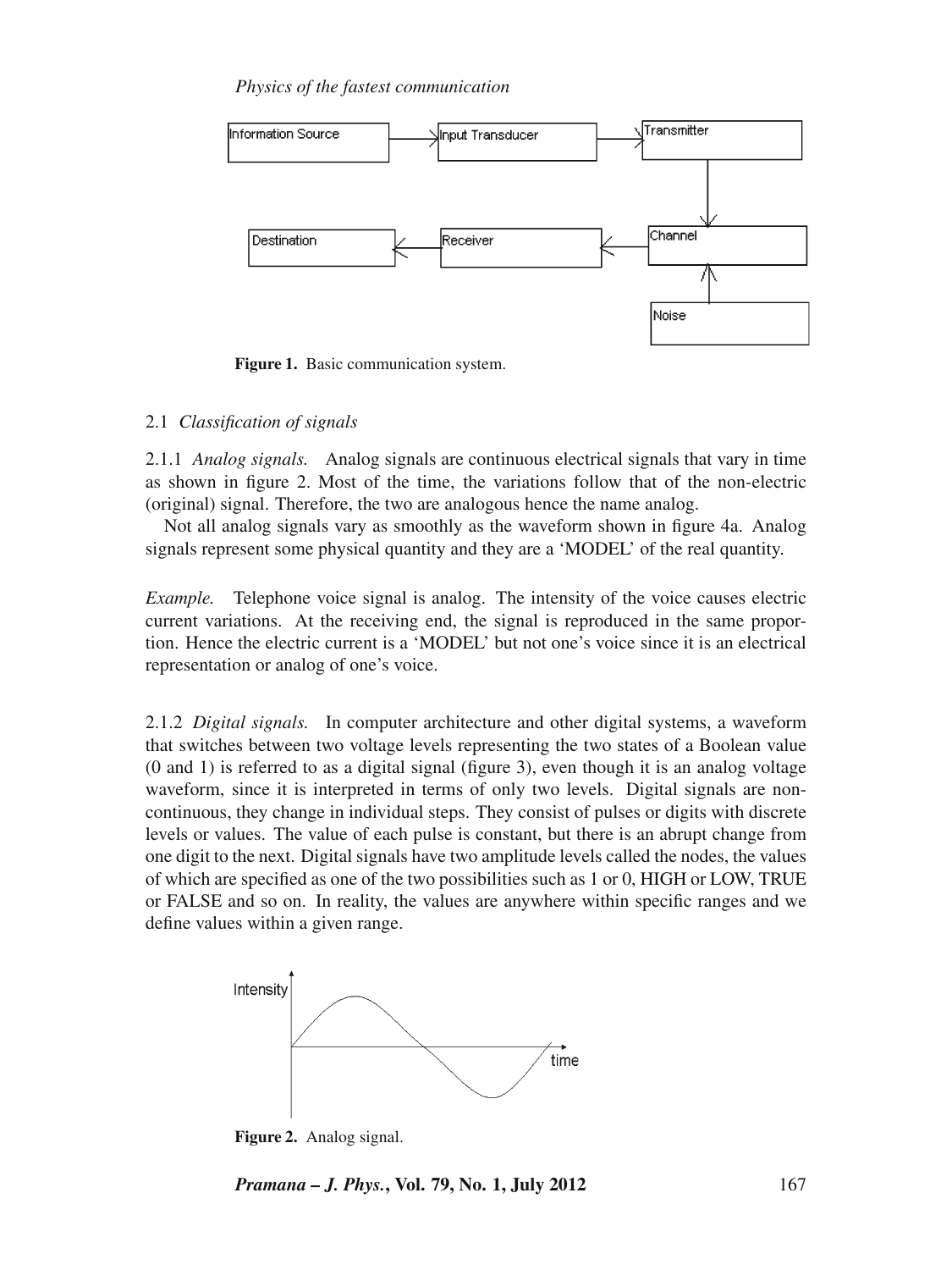

**Figure 3.** Digital signal.

#### **3. Theory**

#### 3.1 *Reduction in the time of acknowledgement*

In the information theory the receiver is the receiving end of a communication channel. It receives decoded messages/information from the sender, who first encoded them. Sometimes the receiver is modelled so as to include the decoder. Any standard receiver has the capability of receiving a signal. Generally, a receiver takes time to receive the complete signal. Sometimes it happens that only some part of the signal is received while the remaining part is either not received or rejected by the receiver [4]. At the instant the receiver receives the signal completely, it sends an acknowledgement to the source to let it know that it (receiver) has received the complete signal and source can send the next signal now. But now the time of acknowledgement is reduced. In this technique the receiver or an external circuit sends the acknowledgement to the source when only one quantum of the signal is left. We have considered only one quantum of the information or signal because it gives the minimum uncertainty in losing the information.

Figure 4 describes best the analogy of reception of a signal by the receiver. On the left-hand side, a wave of length  $\lambda$  is shown and the middle axis represents the barrier of the receiver. Received signal is shown on the right-hand side of the barrier of the receiver in order to understand the quantum by quantum reception of a continuous time signal [5]. Here we have assumed that the acknowledgement is sent to the source when only one quantum of the signal (last sample) is left to be received. This means that when the last quantum of the signal or wave knocks the edge of the barrier of the receiver then at that point of time the acknowledgement is sent to the receiver. Now the source sends the next signal by receiving only one quantum (the first quantum) of the acknowledgement signal. Hence time of acknowledgement is reduced to a great extent.



**Figure 4.** Wave as a signal.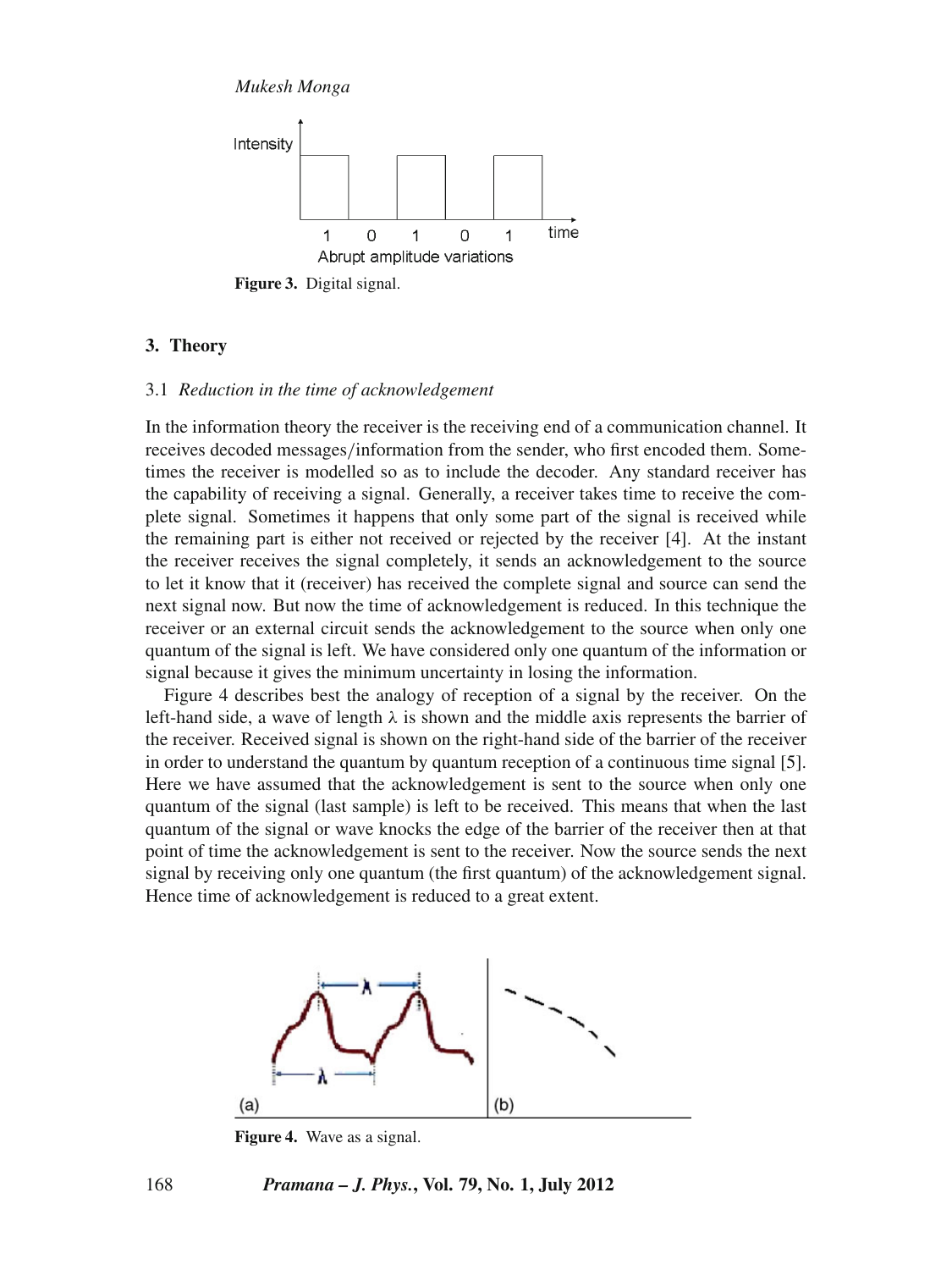Let the instant of time at which the acknowledgement is sent to the source be  $T_{K<sup>th</sup>}$ . Time of acknowledgement is given by the following relationship:

$$
\int_0^k \mathrm{d}t_k = \int_0^n \mathrm{d}t_n - \int_0^{\lambda_s/N_s} \frac{\mathrm{d}\lambda}{C}.\tag{1}
$$

On solving the integrals and by applying the limits, we get

$$
T_{\mathcal{K}^{\text{th}}} = T_{\mathcal{N}^{\text{th}}} - \frac{\lambda_{\mathcal{S}}}{N_{\mathcal{S}}C},\tag{2}
$$

where  $T_{K<sup>th</sup>}$  is the time of acknowledgement,  $T_{N<sup>th</sup>}$  is the instant of time at which the signal is received completely,  $\lambda_s$  is the wavelength of the signal,  $N_s$  is the total number of quantums in the signal and *C* is the speed of light.

*The wa*v*e (quantum object) and the classical electromagnetic wa*v*e analogy.* The term 'quantum object', although regularly used in physics, is really an oxymoron. An 'object' is something that lives completely in the paradigm of classical physics: It has an independent reality in itself, it behaves deterministically, and it has definite physical properties, such as occupying a well-defined spot in time and space. For the 'quantum' all those seemingly self-evident truths become false: Its reality is one that is relative to the observer, the principle of causality is violated, and other features of materiality such as clear boundaries in space and time, objective locatedness or even identity, do not pertain. 'A quantum object can show either a wave-like behaviour or a particle-like behaviour, but not both at the same time'. Nevertheless, the quantum object is both wave and particle at the same time. The fact that we can see only one or the other is our limitation. According to the wave-particle duality, light behaves like a particle (as explained by Einstein) as well as a wave (quantum mechanics).

In this paper, stress is given on the very last quantized part ( $\lambda$  or  $\tau$ ) of a wave packet in order to formulate the time at which the acknowledgement could be sent. So we just need the very last quantum of the signal that could be a complete wave itself or a small part (quantum) of it, depending on the length of the signal [6]. So the last quantum of the signal itself could be called a quantum object of finite width. For example, electrons and neutrons serve as the quantum objects. 'So in a communication system in which electrons are used as the communication tools, an equivalent wavelength  $(\lambda)$  of an electron (quantum object) can serve as the quantum of the signal having wavelength  $(\lambda')'$ .

The idea of quanta, energy, had been thought to be a phenomenon of continuous flow – basically waves. Quantum theory describes energy as separate, discrete 'particles'. An analogy you could use to explain the wave/quantum idea might be that of analog versus digital. In the analog sense, energy flows in continuous streams or waves, having no specific inherent quantity – in other words, an energy wave could be of any size. The quantum idea says that energy is a 'digital' flow, that what appears to be a continuous wave is actually broken down into discrete, individual 'bits'. The name 'photon' is used for these individual energy particles. Photons contain a specific amount of energy. For example, if you have a pure red light (like a laser), it can be thought of as a stream of photons all having a specific energy (the units for measuring this energy are usually electron-volts). The more photons, the brighter the light – but all the photons individually have the same amount of energy. In fact, these individual particles of energy can be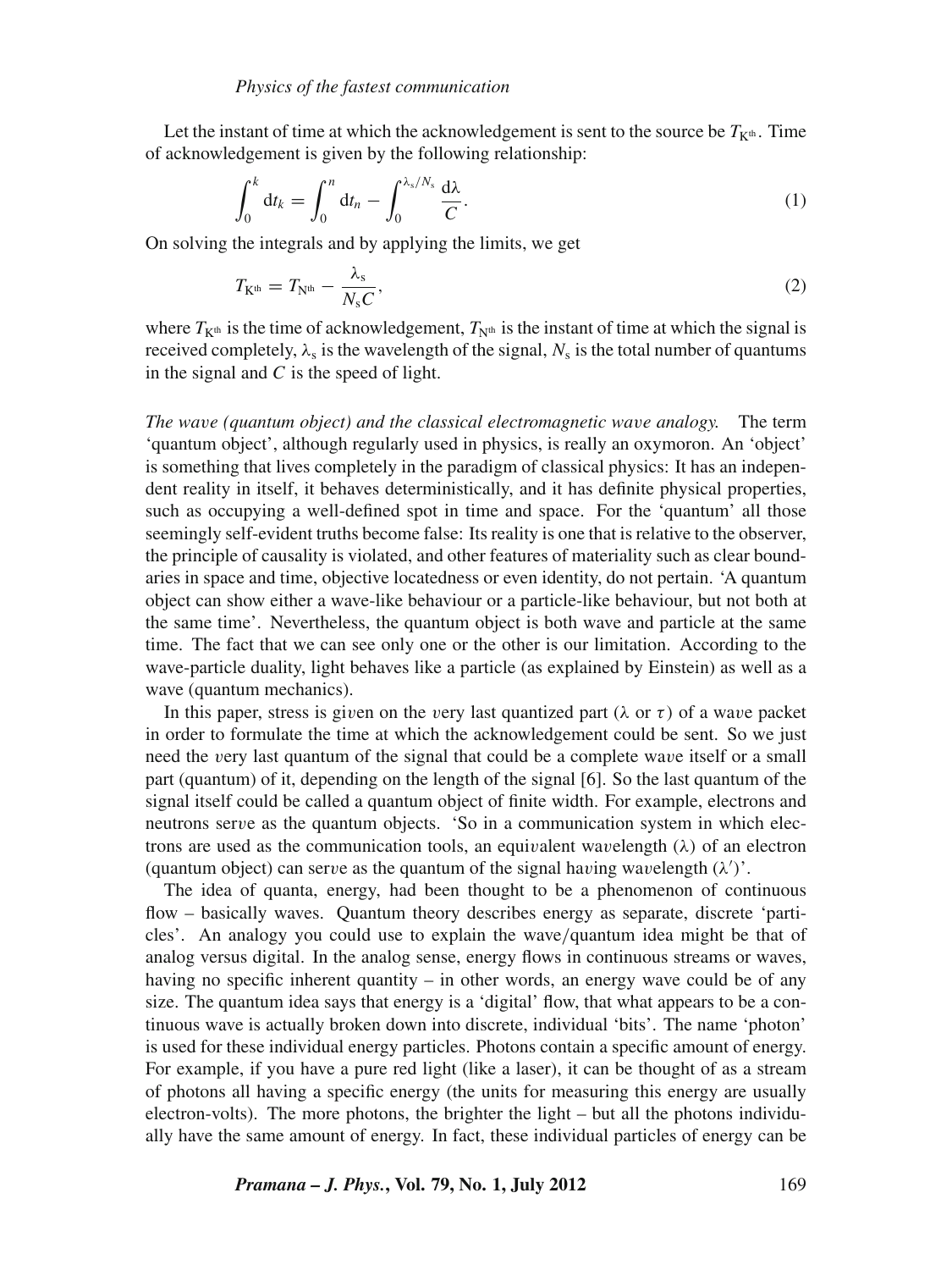## *Mukesh Monga*

detected discretely, or counted. Now, at the same time, the light has the properties of a wave. The wave can be described by its wavelength and frequency. Experiments can be devised that show light (or other electromagnetic energy) to act as a wave or a particle. So the same mechanics can be applied in case of an optical communication channel where light quanta (photons) are used as the communication tools.

#### 3.2 *Validity of the abo*v*e technique in the digital communication engineering*

Data transmission, digital transmission or digital communications, is the physical transfer of data (a digital bit stream) over a point-to-point or point-to-multipoint transmission medium. Examples of such media are copper wires, optical fibres, wireless communication media and storage media. The data are often represented as an electromagnetic signal, such as an electrical voltage signal, a radio wave or microwave signal or an infrared signal [7]. Data transmitted may be digital messages originating from a data source, for example a computer or a keyboard. It may also be an analog signal such as a phone call or a video signal, digitized into a bit-stream, for example using pulse-code modulation (PCM) or more advanced source coding (analog-to-digital conversion and data compression) schemes [8]. This source coding and decoding is carried out by codec equipment.

For some applications we do need to convert an analog signal to a digital signal. With the help of sampling and quantization, an analog signal can be converted into a digital signal (figure 5). We know that after sampling we get the sampled signal. So the same technique can be applied to the digital communication as well.

#### *Case* 1: *When the digital pulse is sampled*

Let us consider that we have *N* number of samples of a digital pulse and each sample has a width equal to  $\tau$ . We know that signal is defined at the specified time instants only [9]. So we can consider  $\tau$  as the quantum of the sampled signal. In this case the acknowledgement is sent to the source when the time equal to  $\tau/C$  is left for the signal to be received completely. So the formula for the time of acknowledgement can be given by the following relation:

$$
T_{\mathcal{K}^{\text{th}}} = T_{N^{\text{th}}} - \frac{\tau}{C},\tag{3}
$$

where  $\tau$  is the width of a quantum or sample of the signal.



**Figure 5.** Digital signal (sampled, quantized): discrete time, discrete values.

170 *Pramana – J. Phys.***, Vol. 79, No. 1, July 2012**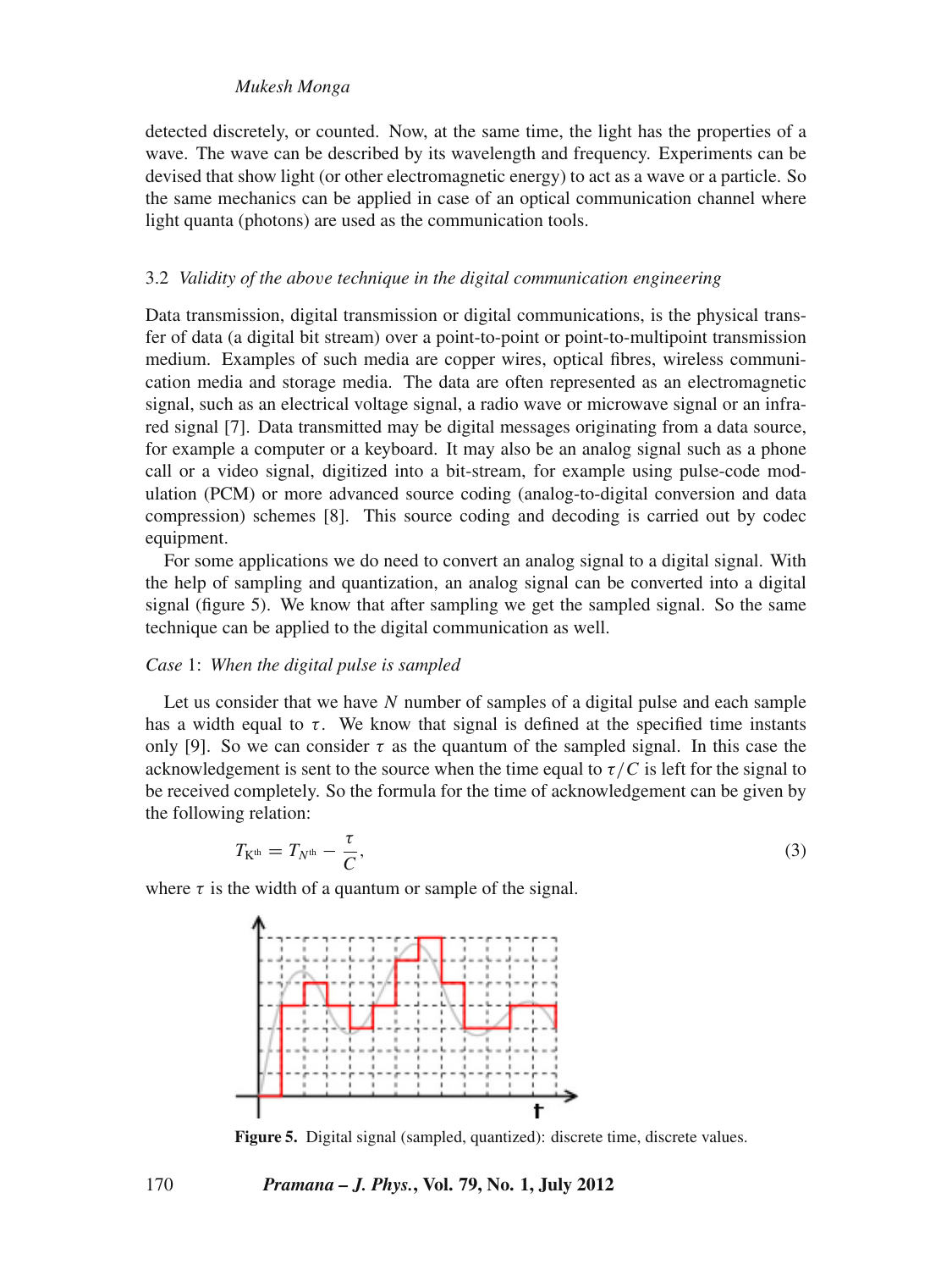

**Figure 6.** Quantization.

#### *Case* 2: *When the digital pulse is not sampled*

Let us consider a digital pulse which is not sampled. So we can say that a bit is transferred as pulse and this pulse is continuous over a specified interval of time (figure 6). If the width of a complete pulse is equal to  $\tau$  then a set of d $\tau$  completely represents the signal [10]. Then in this case the acknowledgement is sent to the source when the time equal to  $\tau/C$  is left for the signal to be received completely. So the time of acknowledgement can be given by the following relationship:

$$
\int_0^k \mathrm{d}t_k = \int_0^n \mathrm{d}t_n - \int_0^{\tau_s/N_s} \frac{\mathrm{d}\tau}{C},\tag{4}
$$

$$
T_{\mathbf{K}^{\text{th}}} = T_{\mathbf{N}^{\text{th}}} - \frac{\tau_{\text{s}}}{C},\tag{5}
$$

where  $\tau$  is the width of the pulse.

For an undisturbed digital pulse, eq. (5) can be represented as follows:

$$
\int_0^k dt_k = \int_0^n dt_n - \frac{1}{C} \sum_{N=0}^1 (\tau).
$$
 (6)

#### 3.3 *Consideration of single quantum and clarification on the signal loss*

The acknowledgement signal is sent when only one quantum  $(d\tau)$  of the signal is left to be received. Now, sending the acknowledgement signal before the last quantum is received gives the lowest probability of losing the signal during the transmission process because it is quite obvious that the receiver has received all the parts except  $d\tau$  and the confirmation about the last quantum can be retrieved by setting the transmission at a constant frequency [11]. If we send the acknowledgement signal before two or more quantum parts are received, it will increase the probability of losing the signal because more parts of the signal are still left to be received and it makes the process quite uncertain. This is the reason behind considering only one single quantum of the signal.